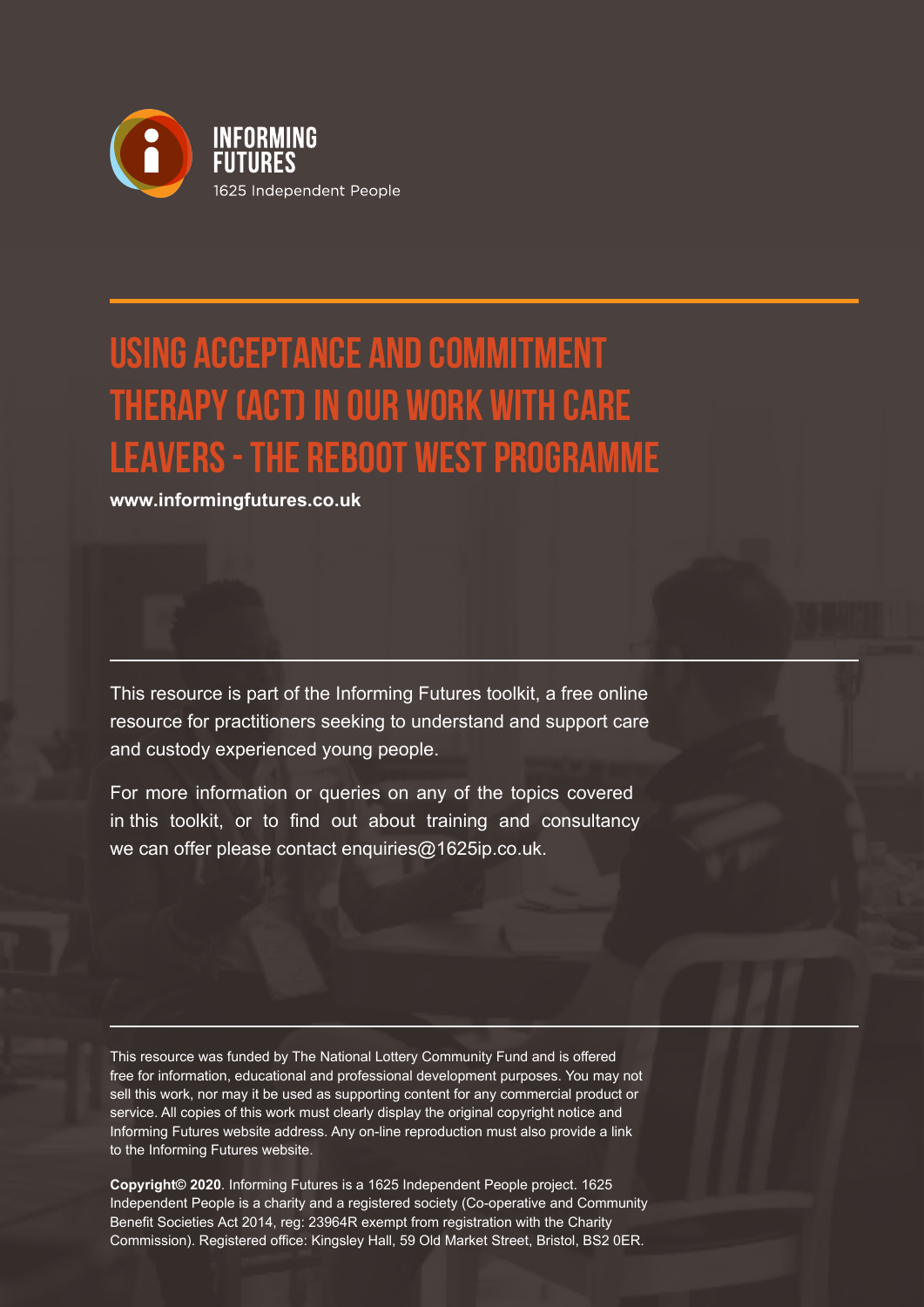# Using Acceptance and Commitment Therapy (ACT) in our work with care leavers - the Reboot West programme

# **What is ACT?**

Acceptance and Commitment Therapy (ACT) is a psychological intervention that uses acceptance and mindfulness strategies, together with commitment and behaviour change strategies, to increase psychological flexibility. The notion of psychological flexibility is about being able to stay in contact with the present moment regardless of unpleasant thoughts, feelings or bodily sensations, while choosing behaviour and action based on the situation and personal values. ACT gives insight into how language entangles people into futile attempts to wage war against their own inner lives. It helps people learn how to make healthy contact with thoughts, feelings, memories, and physical sensations that have been feared and avoided. This help them gain the skills to recontextualize and accept these private events, develop greater clarity about personal values, and commit to needed behaviour change. *[https://contextualscience.org/act]*

We chose to use a model of ACT called DNA-V that has been developed specifically for working with adolescents. DNA-V was developed by the Australian clinical psychologists Louise Hayes and Joseph Ciarrochi. *[https://thrivingadolescent.com/dna-v-the-youth-modelof-act/]*

Link: This short animation summarises the DNA-V model of ACT <https://youtu.be/EoXn2AOR3kI>

## **What is Reboot West?**

Reboot West is a four-year programme, funded by the DfE, working with care leavers aged 16-25 to support them into education, employment and training as well as helping them to achieve stability and well-being in their lives. A team of eight Coaches work across four local authorities in the West of England, co-located in their offices and embedded in their care leaver (or throughcare) teams. Coaches have caseloads of 28 young people each and are able to work with them for up to four years and develop strong relationships over that period. The care leavers we work are either NEET (not in education, employment or training) or at risk of NEET. Some have complex needs and are living in challenging circumstances.

## **Why did we choose ACT for Reboot West?**

Having spent several years working under our Psychologically Informed Environments Framework (PIE) underpinned by an understanding of the effect of attachment on young people's lives, we were keen to pilot an approach that helped young people 'let go' and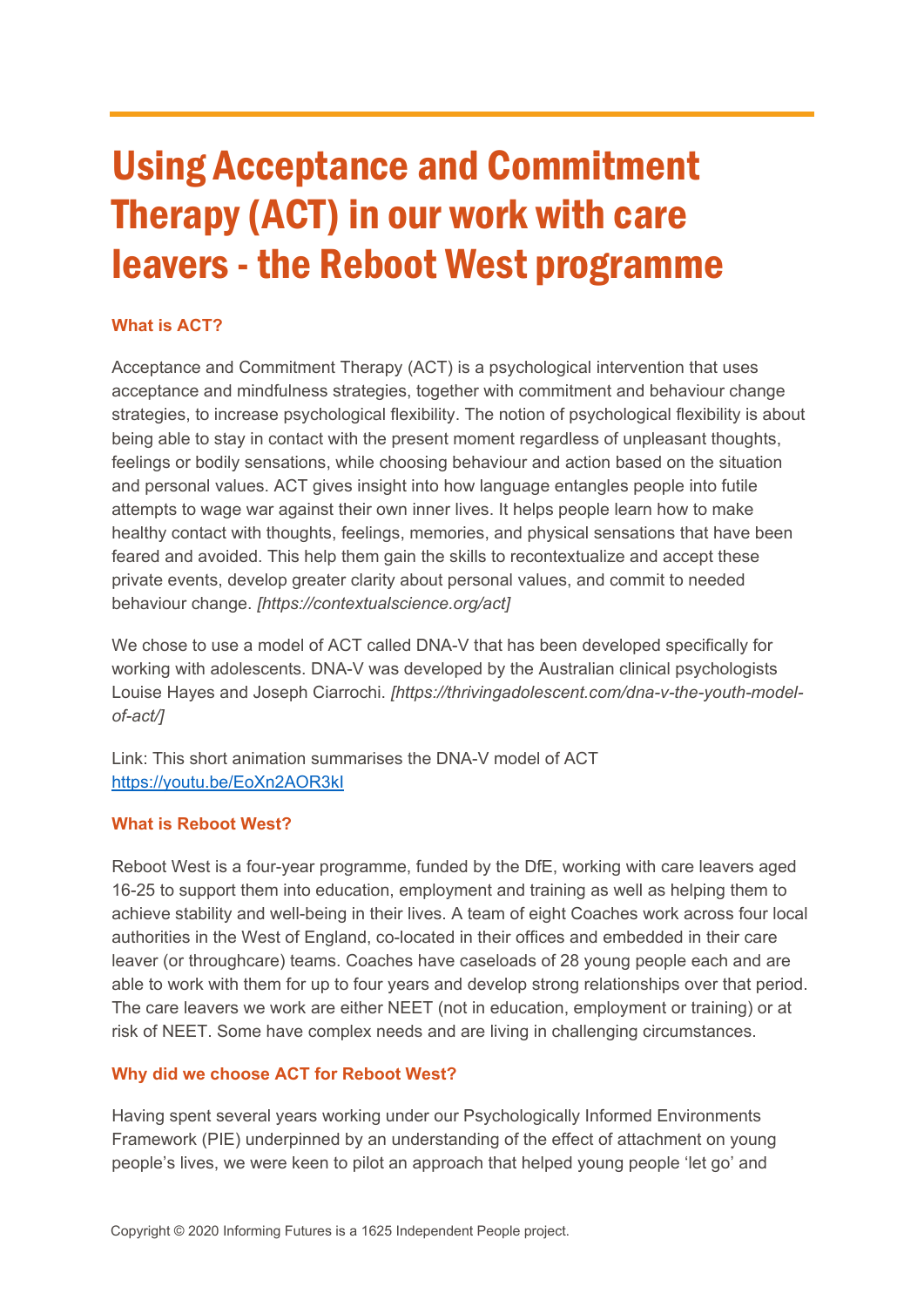move-on in their lives. It felt important to have something that would work with adolescents recognising the transition to adulthood and allowing young people to act more 'adult'; (acknowledging that much of modern UK children's safeguarding practice works on a 'saving' children model). After some reading (particularly The Thriving Adolescent downloads) and discussion with others evidence indicated that ACT had been successful in Social Work with adolescents in other countries but was practically untested here. This formed the basis of the original Expression of Interest to the DfE, which was received with great interest, and the model grew from there.

# **How did we introduce ACT into Reboot West?**

Reboot West started in September 2018 and built up to a full team of Coaches by March 2019. The Coaches had a range of experience and skills, none had experience as therapeutic practitioners. The project manager and Coaches benefited from some or all of the following training (depending on when they joined the programme):

- Emotional health and wellbeing course (three half-day sessions enabling staff to learn how to use ACT in their own daily lives at home and work)
- Five half-day DNA-V kernels training for Reboot Coaches and local authority colleagues working with care leavers, each one covering a different element of the DNA-V approach, i.e. Advisor, Discover, Noticer, Self and social view, Values.
- An eight-unit on-line DNA-V course including video, written material and quizzes to check understanding. *[https://www.praxiscet.com/events/dna-v/]*

Coaches gradually grew their caseloads, working alongside young people focused on developing trusted relationships, getting them into or sustaining EET but also helping them with whatever else was most important to them. Over time Coaches introduced elements of ACT into their work with young people, for example, helping them to explore and articulate their personal values and identify what action they could take to move toward their goals.

# **Continuing to develop our ACT practice**

The Reboot Team (Coaches and project manager) have monthly group supervision with an educational psychologist who has extensive knowledge of ACT and the DNA-V model. He also provides regular one-to-one supervision to the project manager. The team is encouraged and enabled to use ACT in their own lives and how they interact with each other. For example, the project manager uses ACT in how she line manages the team.

Over time, the Coaches have become more confident and fluent in how they use ACT in their interactions with young people. In November 2019, Louise Hayes the co-creator of DNA-V visited the UK and spent a day with the Reboot Team and some team members attended her two-day training course on DNA-V. She was enormously complimentary about the Team's understanding and application of DNA-V in their work.

We are working to refine and develop the training and support framework available for internal and external colleagues in relation to ACT.